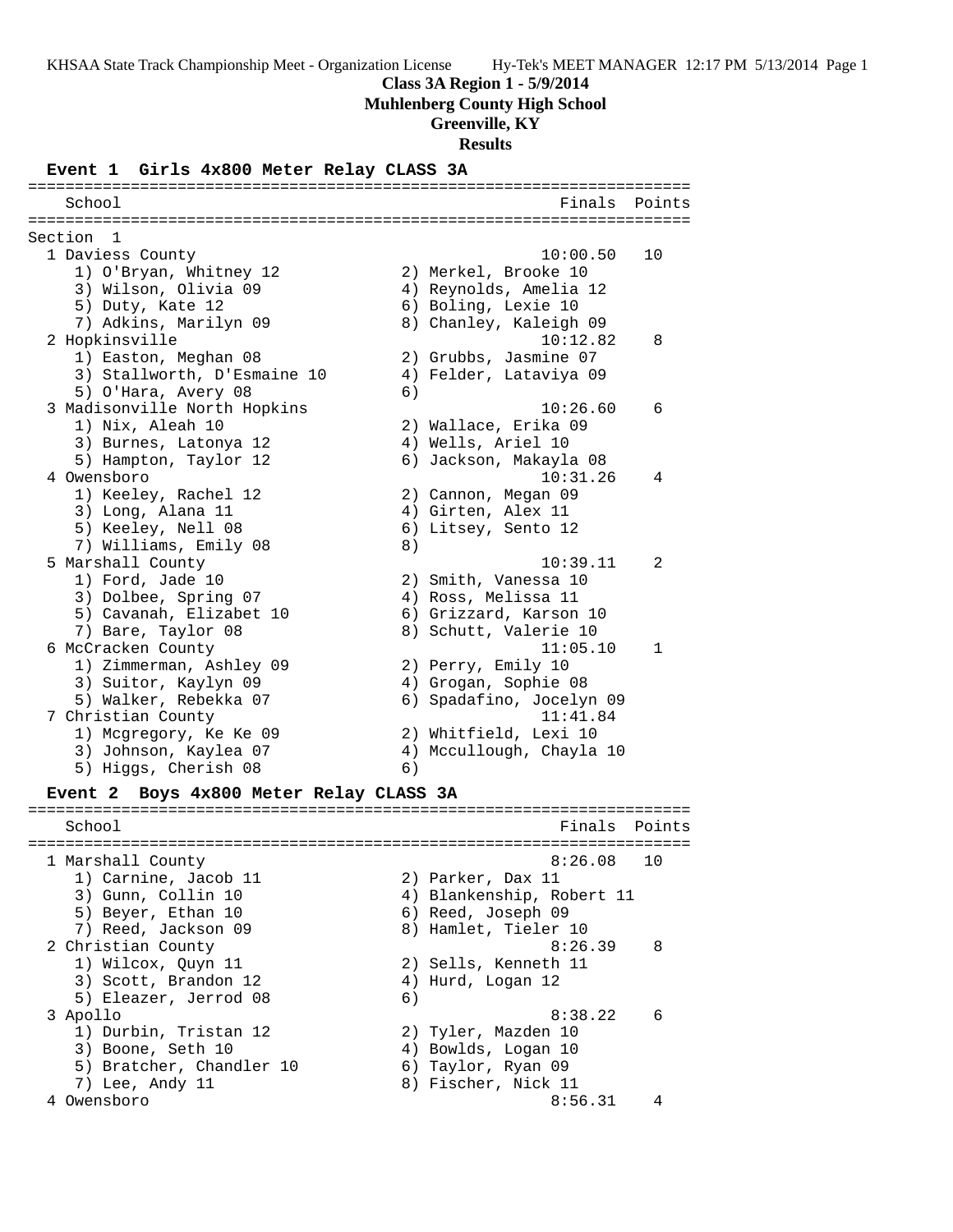#### **Muhlenberg County High School**

## **Greenville, KY**

#### **Results**

## **....Event 2 Boys 4x800 Meter Relay CLASS 3A**

 1) Fitzgerald, Keaton 11 2) Seaton, Josh 11 3) Green, Warren 10 4) Johnson, Brandon 12 5) Glenn, Ethan 12 (6) Leix, David 12 5 Daviess County 8:58.83 2 1) Capps, Benjamin 10 2) Kurz, Hunter 08 3) Carter, Jack 10 4) McClelland, Zan 10 5) Dobbs, Tyler 10 6) Cooper, McKay 12 7) Southard, Daniel 12 and 8) Cecil, James 12 6 Muhlenberg County 8:59.98 1 1) Geary, Chase 12 2) Marigny, Dan 10 3) Campbell, Atlee 11 4) Della Libera, Andrea 12 5) Walton, Dylan 12 (6) Moore, Zach 10 7) Hancock, Jordan 10 8) Jessup, Mason 11 7 Henderson County 9:07.68 1) Frederick, Logan 11 and 2) Rauch, Jack 08 3) Robinson, Kyle 11  $\hskip1cm$  4) Connell, Dylan 09 5) Wilson, Ethan 11 6) Martinez, Merrick 09 7) Charles, Ayinde 09 8) Zamora, Kevin 12 8 McCracken County 9:10.20 1) Moss, McKenzie 08 2) Posey, Gavin 10 3) Latham, Jeremy 10 (4) Grogan, Josh 09 5) Hall, Rady 09 6) Resser, Jackson 10 7) Schultz, Zachary 11 8) Daniel, Jarrett 09 9 Hopkinsville 9:18.50 1) Douglas, Charles 12 2) Easton, Tyler 10 3) Leek, Justin 09 (4) Stewart, Jimbo 10 5) Lancaster, Kendall 08 6) -- Madisonville North Hopkins DQ started outside of z 1) Sanders, Hayden 12 2) Doyle, Tristan 10 3) Tackett, Stuart 09 (4) Schell, Alex 09 5) Duncan, Jamie 11 6) Robinson, Bart 09

## **Event 3 Girls 100 Meter Hurdles CLASS 3A**

| Name                  | Year School         | Finals | Points |
|-----------------------|---------------------|--------|--------|
|                       |                     |        |        |
| 1 Barnes, Sarah       | 08 McCracken County | 19.36  |        |
| 2 Meade, Katie        | 10 Graves County    | 19.41  |        |
| 3 Holland, Jessica    | 12 Daviess County   | 20.48  |        |
| 4 Alvey, Briana       | 09 Daviess County   | 21.46  |        |
| Section 2             |                     |        |        |
| 1 O'Hara, Avery       | 08 Hopkinsville     | 16.18  | 10     |
| 2 Goff, Sydney        | 11 Marshall County  | 16.51  | 8      |
| 3 Russell, Stephanie  | 11 Marshall County  | 16.69  | 6      |
| 4 Gordon, Elizabeth   | 12 Owensboro        | 16.81  | 4      |
| 5 Burnes, Latonya     | 12 Madisonville     | 17.37  | 2      |
| 6 Kelley, Gabriela    | 09 Owensboro        | 17.57  | 1      |
| 7 Wilson, Natoria     | 11 Christian County | 17.82  |        |
| 8 Armstrong, Martajia | 12 Christian County | 19.03  |        |
|                       |                     |        |        |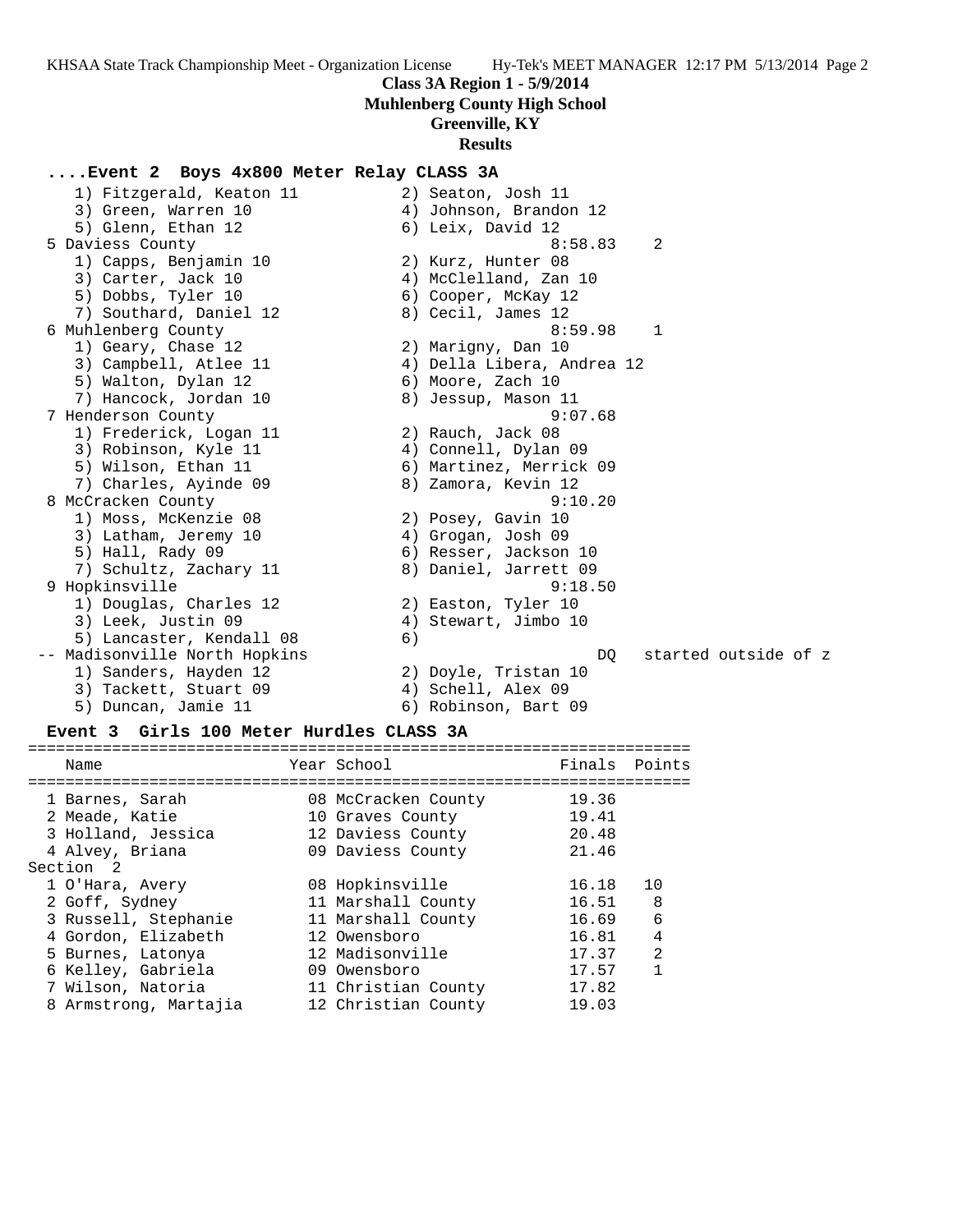**Class 3A Region 1 - 5/9/2014**

**Muhlenberg County High School**

**Greenville, KY**

#### **Results**

## **Event 4 Boys 110 Meter Hurdles CLASS 3A**

| Name                                                                                     | Year School          | Finals | Points         |
|------------------------------------------------------------------------------------------|----------------------|--------|----------------|
|                                                                                          |                      |        |                |
| Section 1                                                                                |                      |        |                |
| 1 Couch, Isaac                                                                           | 11 Madisonville      | 15.05  | 10             |
| 2 Duvall, Ryan                                                                           | 12 Apollo            | 15.32  | 8              |
| 3 Zamora, Kevin                                                                          | 12 Henderson County  | 17.18  | 6              |
| 4 O'Bryan, Garrett                                                                       | 09 Owensboro         | 17.62  | 4              |
| 5 Adams, Ben                                                                             | 12 Madisonville      | 18.29  | $\overline{2}$ |
| 6 Ballard, Cameron                                                                       | 09 Daviess County    | 18.61  | $\mathbf{1}$   |
| 7 Bugg, Wes                                                                              | 10 Henderson County  | 19.92  |                |
| 8 Slagel, Phillip                                                                        | 10 Graves County     | 20.59  |                |
| Event 5 Girls 100 Meter Dash CLASS 3A                                                    |                      |        |                |
| Name                                                                                     | Year School          | Finals | Points         |
|                                                                                          |                      |        |                |
|                                                                                          |                      |        |                |
| 1 Johnson, Sarah 10 Daviess County 14.62<br>2 Rector, Destiny 12 Muhlenberg County 14.92 |                      |        |                |
|                                                                                          |                      |        |                |
| 3 Connor, Maddie                                                                         | 09 Apollo            | 16.21  |                |
| Section 2                                                                                |                      |        |                |
| 1 Langley, Kayci                                                                         | 10 Henderson County  | 13.56  |                |
| 2 Hall, Jada                                                                             | 09 Apollo            | 13.67  |                |
| 3 Moss, Mahalia                                                                          | 09 Christian County  | 13.68  |                |
| 4 Riggi, Kelsey                                                                          | 10 McCracken County  | 13.87  |                |
| 5 Freeman, Gloria                                                                        | 08 Marshall County   | 13.88  |                |
| 6 Tramill, Kalabra                                                                       | 09 Henderson County  | 13.98  |                |
| 7 Vincent, Sarah                                                                         | 12 Muhlenberg County | 14.19  |                |
| 8 Jackson, Markaya                                                                       | 10 Madisonville      | 14.67  |                |
| Section 3                                                                                |                      |        |                |
| 1 Alexander, Tameka                                                                      | 11 Christian County  | 12.37  | 10             |
| 2 Golden, Tasha                                                                          | 11 Owensboro         | 12.65  | 8              |
| 3 Taylor, Maliyah                                                                        | 07 Owensboro         | 12.91  | 6              |
| 4 Kelley, Kara                                                                           | 11 Marshall County   | 13.06  | 4              |
| 5 Knight, Gemma                                                                          | 10 McCracken County  | 13.12  | 2              |
| 6 Lewis, Shadereka                                                                       | 10 Hopkinsville      | 13.28  | $\mathbf{1}$   |
| 7 Prelow, Kambree                                                                        | 12 Madisonville      | 13.41  |                |
| 8 White, Destiny                                                                         |                      | 14.06  |                |
|                                                                                          | 12 Graves County     |        |                |
| Event 6 Boys 100 Meter Dash CLASS 3A                                                     |                      |        |                |
| Name                                                                                     | Year School          | Finals | Points         |
|                                                                                          |                      |        |                |
| Section 1                                                                                |                      |        |                |
| 1 Hall, Mike                                                                             | 10 Marshall County   | 12.63  |                |
| 2 McGee, Will                                                                            | 09 Marshall County   | 12.68  |                |
| Section 2                                                                                |                      |        |                |
| 1 Killebrew, Damaris                                                                     | 12 Hopkinsville      | 11.23  | 6              |

 2 Chambers, Landon 11 McCracken County 11.65 3 Barrett, Jahlil 10 Owensboro 11.87 4 Wehr, Renner 10 Henderson County 11.96 5 Keith, Donovan 10 Christian County 11.99 6 Agulto, Froilan 10 Christian County 12.00 7 Bostic, Christopher 12 Henderson County 12.03

Section 3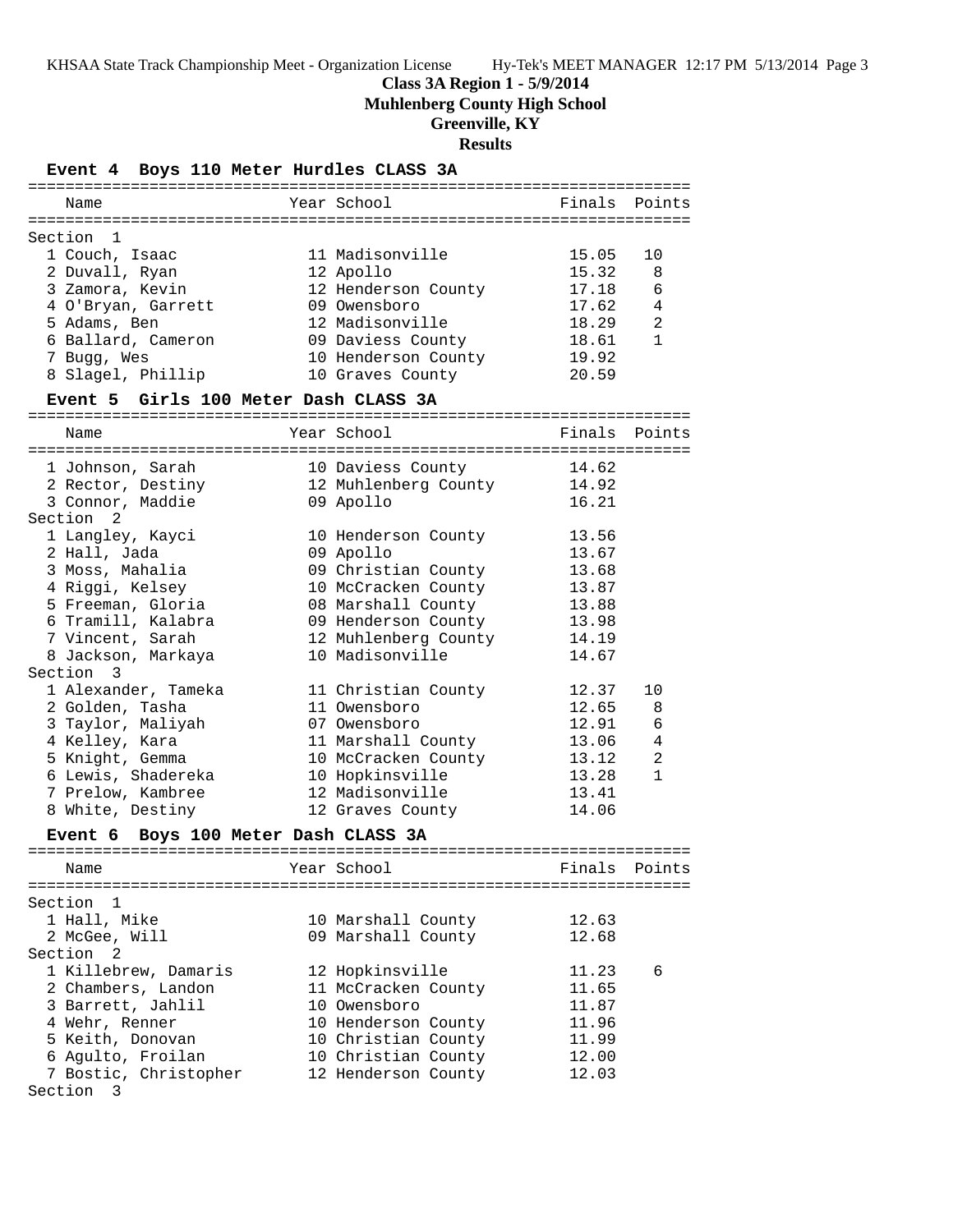**Class 3A Region 1 - 5/9/2014**

**Muhlenberg County High School**

# **Greenville, KY**

# **Results**

| Event 6 Boys 100 Meter Dash CLASS 3A       |                                   |                |
|--------------------------------------------|-----------------------------------|----------------|
| 1 Mimms, Dondre                            | 10.82<br>12 Apollo                | 10             |
| 2 Marshall, Joey                           | 11 Graves County<br>11.00         | 8              |
| 3 Mason, Anthony                           | 12 Muhlenberg County<br>11.30     | $\overline{4}$ |
| 4 Clay, Moe                                | 12 Muhlenberg County<br>11.40     | 2              |
| 5 Tichenor, Bryce                          | 11 Madisonville<br>11.45          | $\mathbf{1}$   |
| 6 Bowman, Ryan                             | 11 Madisonville<br>11.51          |                |
| 7 Jones, Rasheed                           | 11 McCracken County<br>11.56      |                |
|                                            | 11.61                             |                |
| 8 Hatcher, Nikholas                        | 11 Hopkinsville                   |                |
| Event 7 Girls 4x200 Meter Relay CLASS 3A   |                                   |                |
| School                                     | Finals                            | Points         |
| Section 1                                  |                                   |                |
| 1 Muhlenberg County                        | 2:01.83                           |                |
| 1) Vincent, Kali 12                        | 2) Luckett, Sarah 12              |                |
| 3) Vincent, Sarah 12                       | 4) Rector, Destiny 12             |                |
| 5) Beliles, Rachel 12                      | 6) Sorrels, Starla 11             |                |
| 2 Daviess County                           | 2:03.29                           |                |
| 1) Dooley, Madison 10                      | 2) Holland, Rachel 12             |                |
|                                            |                                   |                |
| 3) Mikes, Mady 12                          | 4) Johnson, Sarah 10              |                |
| 5) Johnson, Emma 09                        | 6) Hornaday, Kate 12              |                |
| 7) Ralph, Madison 10                       | 8) Brasher, Megan 10              |                |
| 3 Apollo                                   | 2:05.29                           |                |
| 1) Connor, Maddie 09                       | 2) Canary, Kristina 10            |                |
| 3) Hall, Jada 09                           | 4) Neal, Bethany 09               |                |
| 5) Dull, Kaitlyn 11                        | 6) Mckenzie, Vanity 12            |                |
| 7) Burns, Leslie 11                        | 8) Horn, Chandra 09               |                |
| Section 2                                  |                                   |                |
| 1 Hopkinsville                             | 1:48.65                           | 10             |
| 1) Boone, Zequoria 12                      | 2) Lewis, Shadereka 10            |                |
| 3) Stallworth, D'Esmaine 10                | 4) McSwain, Jakayla 08            |                |
| 5) Grubbs, Jalonna 12                      | 6) Felder, Lataviya 09            |                |
| 7) O'Hara, Avery 08                        | 8)                                |                |
| 2 Henderson County                         | 1:49.56                           | 8              |
| 1) Carter, Samantha 10                     | 2) Carter, Jaylee 08              |                |
| 3) Tramill, Kalabra 09                     | 4) Outlaw, Deasia 11              |                |
| 5) Langley, Kayci 10                       | 6) Davis, Kirah 09                |                |
| 7) Taylor, Courtney 09                     | 8) Wilson, Loreal 10              |                |
| 3 Owensboro                                | 1:49.74                           | 6              |
| 1) Golden, Tasha 11                        | 2) Woodruff, Maeghan 12           |                |
| 3) Greer, Brionna 07                       | 4) Taylor, Maliyah 07             |                |
| 5) Cosgrove, Emma 10                       | 6) Winstead, DaKorria 09          |                |
| 4 Marshall County                          | 1:49.78                           | 4              |
| 1) Myers, Lexie 11                         | 2) Goff, Sydney 11                |                |
| 3) Barnard, Alyssa 11                      | 4) Kelley, Kara 11                |                |
| 5) Ross, Melissa 11                        | 6) Fuqua, Alli 12                 |                |
|                                            |                                   |                |
| 7) Prange, Rachel 11<br>5 Christian County | 8) Rozycke, Jazmine 08<br>1:55.83 |                |
|                                            |                                   | 2              |
| 1) Mcgregory, Ke Ke 09                     | 2) Moss, Mahalia 09               |                |
| 3) Higgs, Cherish 08                       | 4) Banks, Jada 09                 |                |
| 5) Wilson, Natoria 11                      | 6) Aultman, I'Ona 08              |                |
| 6 Graves County                            | 1:57.39                           | 1              |
| 1) West, Taylor 12                         | 2) Meade, Katie 10                |                |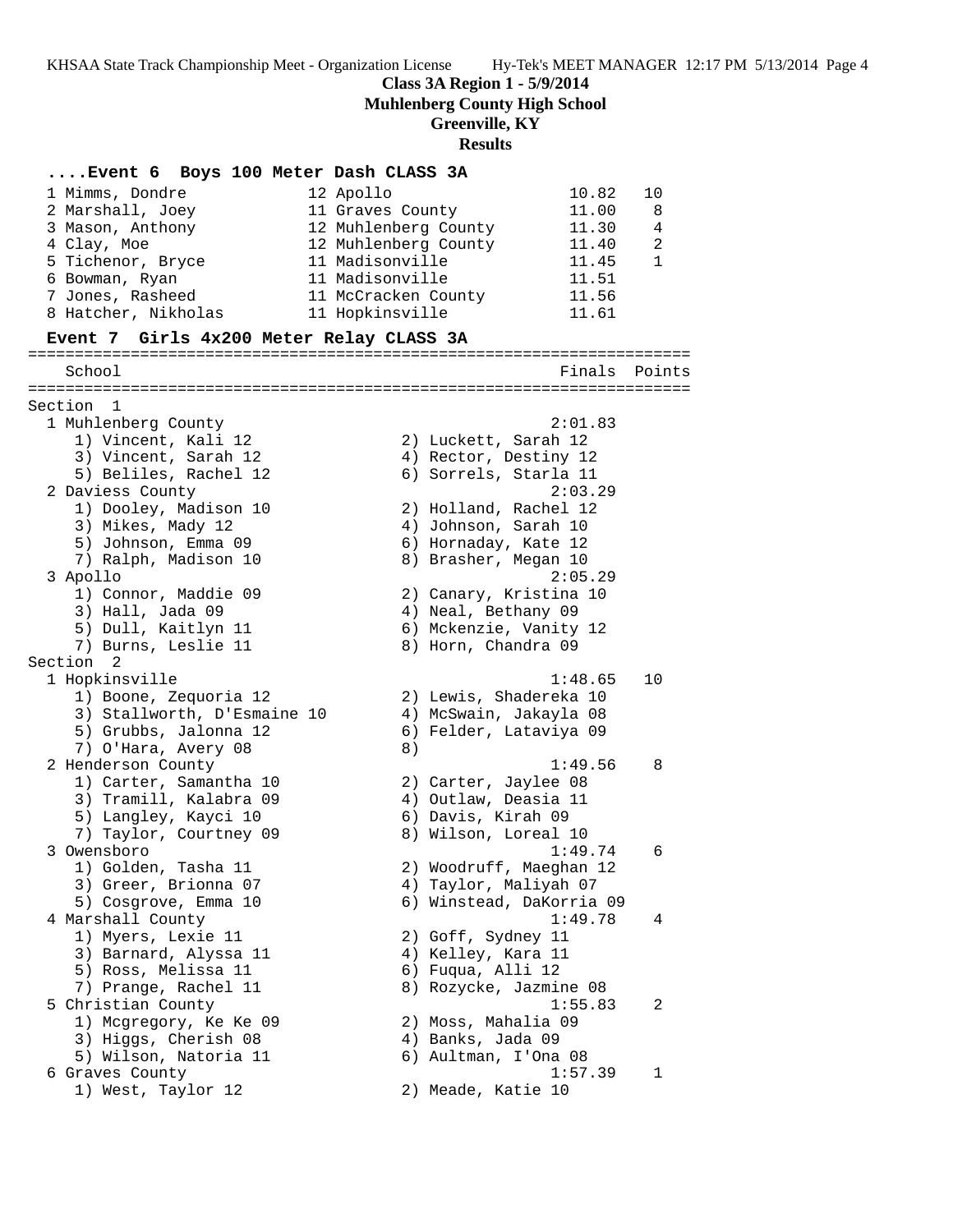## **Class 3A Region 1 - 5/9/2014**

#### **Muhlenberg County High School**

### **Greenville, KY**

#### **Results**

**....Event 7 Girls 4x200 Meter Relay CLASS 3A** 3) Clymer, Carley 11 4) White, Destiny 12 5) Guhy, Kendra 12 (6) Teems, Lisa 10 7 McCracken County 2:00.58 1) Wood, Jennifer 08 2) Goines, Katie 09 3) Tuttle, Kayla 10  $\hskip1cm 4)$  Barnes, Sarah 08 5) Riggi, Kelsey 10 (6) Knight, Gemma 10 7) Greene, Emily 11 8) Pafford, Jessica 10 -- Madisonville North Hopkins and the control of the DQ out of zone 1) Jackson, Makayla 08 2) Plunkett, kaylee 10 3) Wells, Ariel 10 4) Prelow, Kambree 12 5) Hampton, Taylor 12 6) Jackson, Markaya 10 7) Burnes, Latonya 12 (8) **Event 8 Boys 4x200 Meter Relay CLASS 3A** ======================================================================= School **Finals Points** ======================================================================= Section 1 1 Christian County 1:35.90 1) Agulto, Froilan 10 2) Cunningham, Taylor 12 3) Keith, Donovan 10 4) Catlett, Keyron 09 5) Mcgregor, Dequentheny 11 6) Bell, T.J. 12 2 Owensboro 1:38.71 1) Barrett, Jahlil 10 2) Gardner, Gekove 10 3) Mundy, Malik 09 4) Crowe, Trae 10 5) O'Bryan, Garrett 09 (6) 3 Henderson County 1:39.33 1) Caron, Troy 10 2) Bostic, Chris 12 3) Berry, Dalton 11 4) Wehr, Renner 10 5) Bugg, Wes 10 6) Charles, Ayinde 09 7) Zamora, Kevin 12 8) Frederick, Logan 11 Section 2 1 Apollo 1:31.52 10 1) Mimms, Dondre 12 2) Patterson, Tristan 11 3) Brumleve, Josh 12 4) Blythe, Brandon 11 5) Morris, Bryson 10 (6) Duvall, Ryan 12 7) Collins, Hunter 11 and 8) Brown, Jovan 11 2 Muhlenberg County 1:32.61 8 1) Clay, Moe 12 2) Mason, Anthony 12 3) Samek, Eli 12 (4) Marigny, Dan 10 5) Walton, Dylan 12 6) Campbell, Atlee 11 7) Flowers, Cameron 10 8) Jessup, Mason 11 3 Graves County 1:32.82 6 1) Tyler, Jordan 11 2) Smith, Jordan 12 3) Vowell, Schuylar 12 4) Marshall, Joey 11 5) Avent, Miles 11 6) McCombs, Evan 12 7) Ramirez, Alex 11 (8) 4 Hopkinsville 1:32.85 4 1) Hatcher, Nikholas 11 2) Killebrew, Damaris 12 3) Johnson, Keith 10 4) Miller, Tra-von 10 5) Reid, Jamaraqui 11 (6) 5 Madisonville North Hopkins 1:33.56 2 1) Couch, Isaac 11 2) Leonard, Earl 11 3) Mason, Jaylen 12 (4) Gray, Alex 12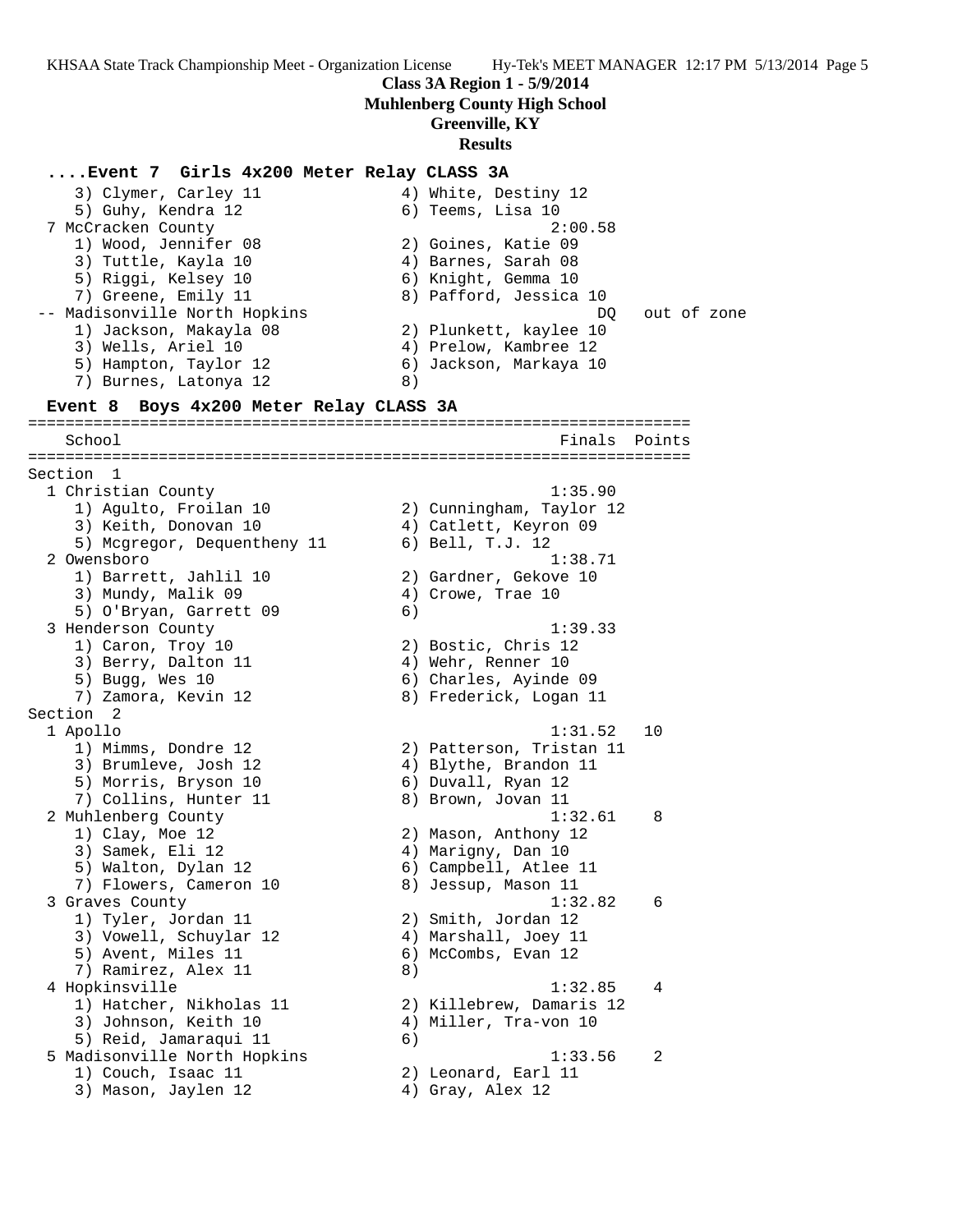#### **Class 3A Region 1 - 5/9/2014**

## **Muhlenberg County High School**

## **Greenville, KY**

#### **Results**

#### **....Event 8 Boys 4x200 Meter Relay CLASS 3A**

| 5) Adams, Ben 12        | 6) Perry, Christian 11    |                |
|-------------------------|---------------------------|----------------|
| 6 Daviess County        | 1:35.25                   | $\overline{1}$ |
| 1) Warner, Richard 10   | 2) Douglas, Bradley 12    |                |
| 3) Shoulders, Hayden 10 | 4) Richardson, Alton 12   |                |
| 5) Lee, Aaron 09        | 6) Ballard, Cameron 09    |                |
| 7) Thomson, Michael 12  | 8) Cooper, Seth 09        |                |
| 7 Marshall County       | 1:36.45                   |                |
| 1) Hamlet, Tieler 10    | 2) Skeen, Blaine 12       |                |
| 3) Barnard, Cole 11     | 4) Solomon, Nathan 11     |                |
| 5) Reed, Drey 10        | 6) Warnick, Drew 12       |                |
| 7) Taylor, Landon 12    | 8) Blankenship, Robert 11 |                |
| 8 McCracken County      | 1:39.95                   |                |
| 1) Tracy, Dylan 11      | 2) Settle, Kyris 11       |                |
| 3) Smith, Tristan 11    | 4) Moss, McKenzie 08      |                |
| 5) Moore, Zack 11       | 6) Chambers, Landon 11    |                |
| 7) Jones, Rasheed 11    | 8) Livingston, Martin 12  |                |
|                         |                           |                |

## **Event 9 Girls 1600 Meter Run CLASS 3A**

======================================================================= Name Tear School Tear School Finals Points ======================================================================= Section 1 1 Reynolds, Amelia 12 Daviess County 5:27.02 10 2 Girten, Alex 11 Owensboro 5:39.32 8 3 Duty, Kate 12 Daviess County 5:43.18 6 4 Keeley, Rachel 12 Owensboro 5:55.20 4 5 Easton, Meghan 08 Hopkinsville 5:59.85 2 6 Suitor, Kaylyn 09 McCracken County 6:00.79 1 7 Dolbee, Spring 07 Marshall County 6:07.96 8 Smith, Vanessa 10 Marshall County 6:09.71 9 Anderson, Sydney 09 Graves County 6:10.44 10 Obryan, Holly 09 Apollo 6:17.46 11 Grubbs, Jasmine 07 Hopkinsville 6:19.07 12 Whitfield, Lexi 10 Christian County 6:20.42 13 Lundi, Soraya 10 Henderson County 6:23.13 14 Johnson, Kaylea 07 Christian County 6:32.15 15 Cummings, Lauren 08 Henderson County 6:39.72 16 Beliles, Rachel 12 Muhlenberg County 6:46.97

### **Event 10 Boys 1600 Meter Run CLASS 3A**

======================================================================= Name The Year School The Finals Points ======================================================================= 1 Scott, Brandon 12 Christian County 5:03.40 2 Leix, David 12 Owensboro 5:07.88 3 Schultz, Zachary 11 McCracken County 5:11.65 4 Toon, Christopher 09 Graves County 5:15.42 5 Easton, Tyler 10 Hopkinsville 5:17.91 6 Hancock, Jordan 10 Muhlenberg County 5:18.63 7 Leek, Justin 09 Hopkinsville 5:47.78 Section 2 1 Southard, Daniel 12 Daviess County 4:33.12 10 2 Cecil, James 12 Daviess County 4:39.98 8 3 Durbin, Tristan 12 Apollo 4:42.48 6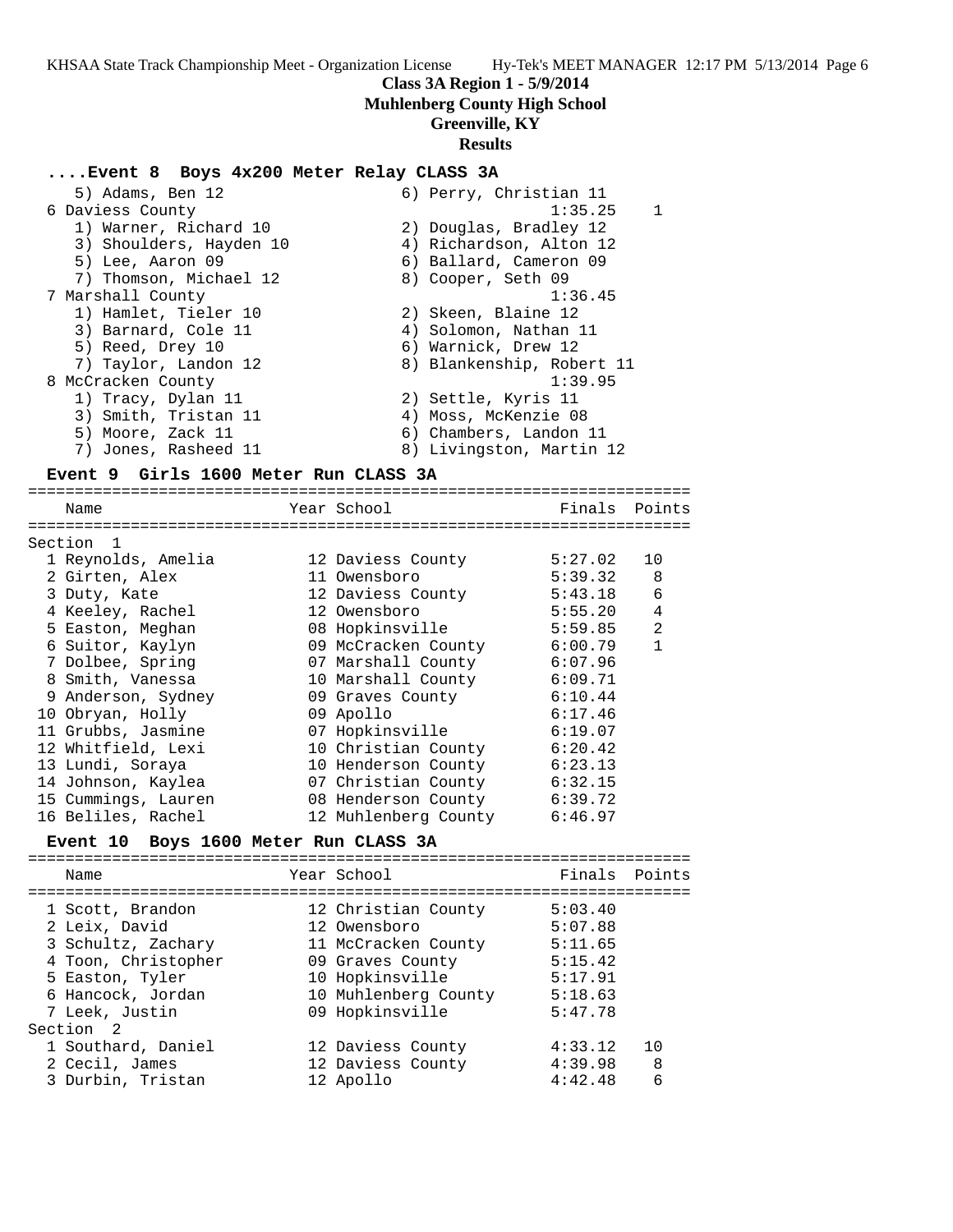**Class 3A Region 1 - 5/9/2014**

**Muhlenberg County High School**

**Greenville, KY**

#### **Results**

### **....Event 10 Boys 1600 Meter Run CLASS 3A**

- 4 Grogan, Josh 09 McCracken County 4:44.10 4 5 Macias, Marcos 10 Graves County 4:45.19 2 6 Eleazer, Jerrod 08 Christian County 4:45.48 1 7 Tyler, Mazden 10 Apollo 4:50.25 8 Gunn, Collin 10 Marshall County 4:55.48 9 Rauch, Jack 08 Henderson County 4:55.68 10 Sanders, Hayden 12 Madisonville 4:59.30 11 Campbell, Atlee 11 Muhlenberg County 5:04.68 12 Beyer, Ethan 10 Marshall County 5:06.62 13 Doyle, Tristan 10 Madisonville 5:07.50 14 Glenn, Ethan 12 Owensboro 5:15.67
- 15 Robinson, Kyle 11 Henderson County 5:21.53

#### **Event 11 Girls 4x100 Meter Relay CLASS 3A**

======================================================================= School **Finals Points** ======================================================================= Section 1 1 Muhlenberg County 58.71 1) Rector, Destiny 12 2) Vincent, Sarah 12 3) Vincent, Kali 12 4) Luckett, Sarah 12 5) Beliles, Rachel 12 6) Sorrels, Starla 11 2 Daviess County 1:00.04 1) Ralph, Madison 10 2) Brasher, Megan 10 3) Payne, Meredith 10 4) Holland, Rachel 12 5) Holland, Jessica 12 6) Alvey, Briana 09 7) Brasher, Rachel 11 8) Johnson, Sarah 10 Section 2<br>1 Owensboro 1 Owensboro 50.30 10 1) Golden, Tasha 11 2) Woodruff, Maeghan 12 3) Winstead, DaKorria 09 4) Taylor, Maliyah 07 5) Cosgrove, Emma 10 6) Greer, Brionna 07 2 Hopkinsville 51.58 8 1) Boone, Zequoria 12 2) Lewis, Shadereka 10 3) O'Hara, Avery 08 4) McSwain, Jakayla 08 5) Grubbs, Jalonna 12 6) Stallworth, D'Esmaine 10 3 Madisonville North Hopkins 52.84 6 1) Nix, Aleah 10 2) Prelow, Kambree 12 3) Hampton, Taylor 12 4) Burnes, Latonya 12 5) Plunkett, kaylee 10  $\qquad \qquad$  6) Wells, Ariel 10 4 Marshall County 53.06 4 1) Goff, Sydney 11 2) Prange, Rachel 11 3) Russell, Stephanie 11  $\hskip10mm 4$ ) Kelley, Kara 11 5) Freeman, Gloria 08 (6) Ross, Melissa 11 7) Fuqua, Alli 12 8) Rozycke, Jazmine 08 5 Henderson County 53.24 2 1) Langley, Kayci 10 2) Tramill, Kalabra 09 3) Carter, Samantha 10 4) Davis, Kirah 09 5) Wilson, Loreal 10 6) Taylor, Courtney 09 7) Carter, Jaylee 08 8) Hensley, Brooke 10 6 McCracken County 55.12 1 1) Knight, Gemma 10 2) Riggi, Kelsey 10 3) Wood, Jennifer 08 (4) Greene, Emily 11 5) Goines, Katie 09 6) Tuttle, Kayla 10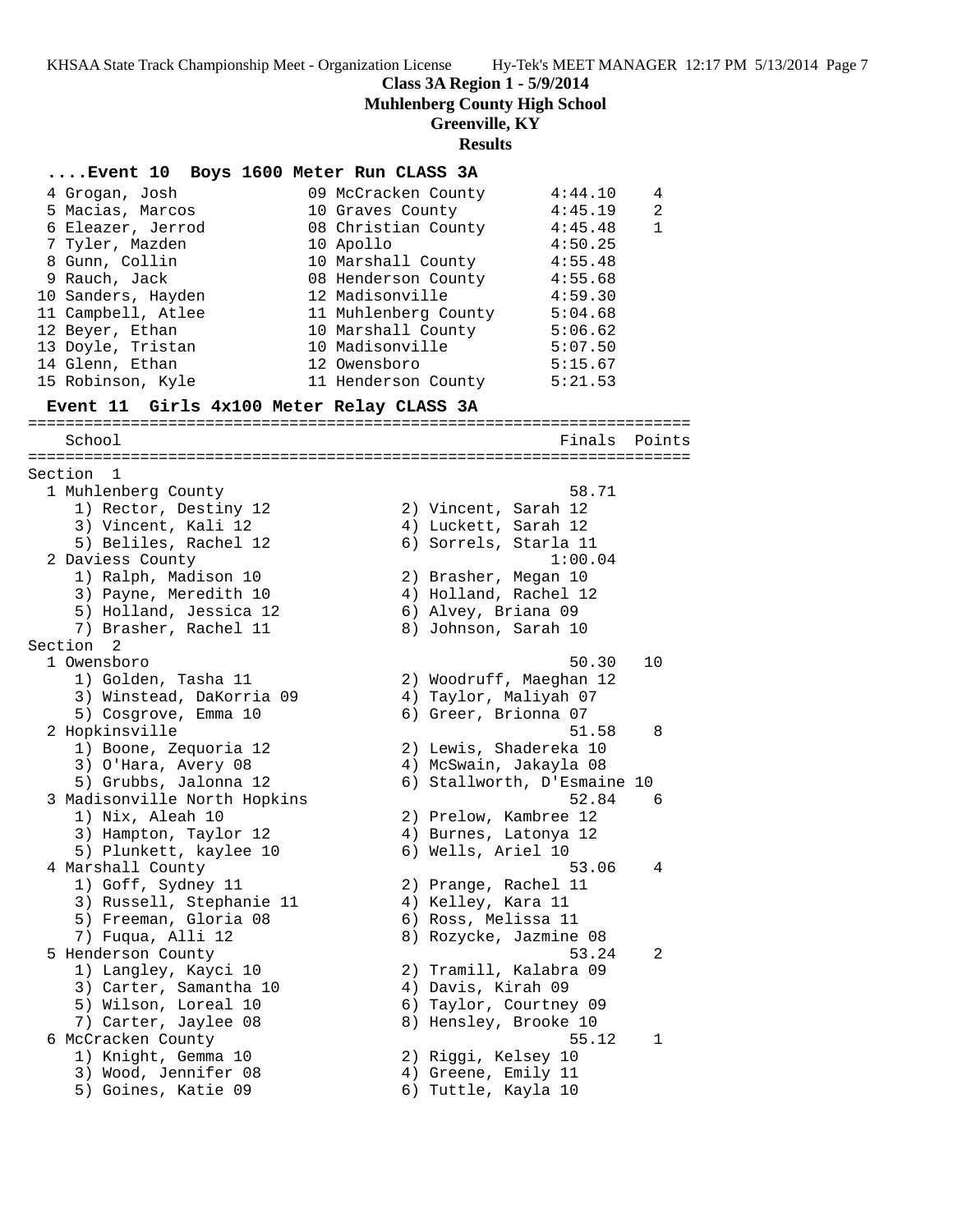# **Class 3A Region 1 - 5/9/2014**

**Muhlenberg County High School**

# **Greenville, KY**

# **Results**

## **....Event 11 Girls 4x100 Meter Relay CLASS 3A**

| 7) Barnes, Sarah 08<br>7 Apollo               | 8) Pafford, Jessica 10<br>1:00.32           |
|-----------------------------------------------|---------------------------------------------|
| 1) Mccain, Samantha 10                        | 2) Emanuel, Jaya 09                         |
| 3) Neal, Bethany 09                           | 4) Mattingly, Audrey 09                     |
| 5) Mckenzie, Vanity 12                        | 6) Peach, Mary Beth 09                      |
| 7) Hall, Jada 09                              | 8) Horn, Chandra 09                         |
| -- Christian County                           | before the zone 2nd<br>DQ.                  |
| 1) Armstrong, Martajia 12                     | 2) Moss, Mahalia 09                         |
| 3) Brown, Ariane 10                           | 4) Alexander, Tameka 11                     |
| 5) Mcgregory, Ke Ke 09                        | 6)                                          |
| Event 12 Boys 4x100 Meter Relay CLASS 3A      |                                             |
| School                                        | Finals Points                               |
|                                               | -----------                                 |
| Section<br>$\mathbf{1}$                       |                                             |
| 1 Muhlenberg County                           | 47.06                                       |
| 1) Mason, Anthony 12                          | 2) Flowers, Cameron 10                      |
| 3) Samek, Eli 12                              | 4) Clay, Moe 12                             |
| 5) Marigny, Dan 10                            | 6) Phipps, Matt 11                          |
| 7) Walton, Dylan 12                           | 8) Della Libera, Andrea 12                  |
| 2 Henderson County                            | 48.38                                       |
| 1) Wehr, Renner 10                            | 2) Bugg, Wes 10                             |
| 3) Berry, Dalton 11                           | 4) Bostic, Chris 12                         |
| 5) Charles, Ayinde 09                         | 6) Frederick, Logan 11                      |
| 7) Caron, Troy 10                             | 8) Zamora, Kevin 12                         |
| 3 Marshall County                             | 48.54                                       |
| 1) McGee, Will 09                             | 2) Hall, Mike 10                            |
| 3) Reed, Drey 10                              | 4) Hamlet, Tieler 10                        |
| 5) Warnick, Drew 12                           | 6) Taylor, Landon 12                        |
| 7) Beyer, Ethan 10                            | 8)                                          |
| Section 2                                     |                                             |
| 1 Graves County                               | 44.18<br>10                                 |
| 1) Tyler, Jordan 11<br>3) Vowell, Schuylar 12 | 2) Smith, Jordan 12<br>4) Marshall, Joey 11 |
| 5) McCombs, Evan 12                           | 6) Avent, Miles 11                          |
| 7) Hamilton, Michael 12                       | 8)                                          |
| 2 McCracken County                            | 44.54<br>8                                  |
| 1) Moore, Zack 11                             | 2) Settle, Kyris 11                         |
| 3) Chambers, Landon 11                        | 4) Jones, Rasheed 11                        |
| 5) Herbert, Simeon 08                         | 6) Moss, McKenzie 08                        |
| 7) Tracy, Dylan 11                            | 8) Livingston, Martin 12                    |
| 3 Hopkinsville                                | 44.65<br>6                                  |
| 1) Hatcher, Nikholas 11                       | 2) Johnson, Keith 10                        |
| 3) Reid, Jamaraqui 11                         | 4) Killebrew, Damaris 12                    |
| 5) Miller, Tra-von 10                         | 6)                                          |
| 4 Madisonville North Hopkins                  | 44.73<br>4                                  |
| 1) Phaup, Tj 11                               | 2) White, Ivonta 11                         |
| 3) Luster, Cameron 11                         | 4) Bowman, Ryan 11                          |
| 5) Leonard, Earl 11                           | 6) Tichenor, Bryce 11                       |
| 5 Owensboro                                   | 45.03<br>2                                  |
| 1) Mcguire, E.J 12                            | 2) Barrett, Jahlil 10                       |
| 3) Dillard, Cj 12                             | 4) Johnson, Michael 11                      |
| 5) Crowe, Trae 10                             | 6)                                          |
|                                               |                                             |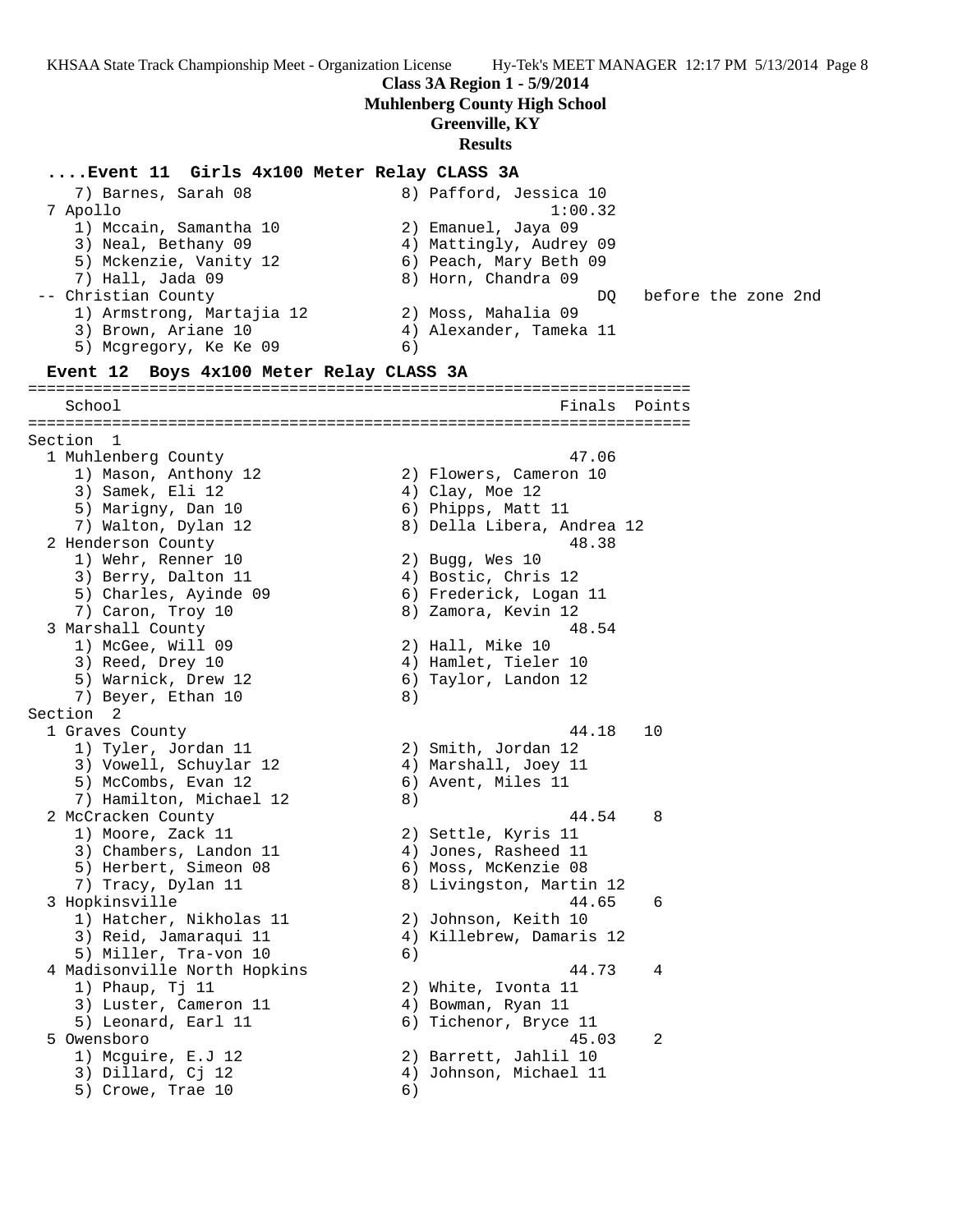#### **Class 3A Region 1 - 5/9/2014**

#### **Muhlenberg County High School**

#### **Greenville, KY**

#### **Results**

## **....Event 12 Boys 4x100 Meter Relay CLASS 3A** 6 Apollo 45.63 1 1) Mimms, Dondre 12 2) Patterson, Tristan 11 3) Brumleve, Josh 12 (4) Duvall, Ryan 12 5) Blythe, Brandon 11 6) Morris, Bryson 10 7) Brown, Jovan 11 8) 7 Christian County 46.86 1) Mcgregor, Dequentheny 11 2) Keith, Donovan 10 3) Catlett, Keyron 09 4) Cunningham, Taylor 12 5) Bell, T.J. 12 6) Nicholas, Shaquan 12 8 Daviess County 48.30 1) Warner, Richard 10 2) Shoulders, Hayden 10 3) Richardson, Alton 12 4) Thomson, Michael 12

5) Cooper, McKay 12 6) Lee, Aaron 09 7) Ballard, Cameron 09 8)

## **Event 13 Girls 400 Meter Dash CLASS 3A**

======================================================================= Name The Year School The Finals Points ======================================================================= Section 1 1 Higgs, Cherish 08 Christian County 1:07.02 2 2 Dooley, Madison 10 Daviess County 1:07.24 1 3 Rozycke, Jazmine 08 Marshall County 1:08.08 4 Jackson, Makayla 08 Madisonville 1:10.40 5 Sorrels, Starla 11 Muhlenberg County 1:11.95 6 Luckett, Sarah 12 Muhlenberg County 1:12.39 7 Jackson, Makenzie 11 Apollo 1:15.13 -- Clymer, Carley 11 Graves County DQ false start Section 2 1 Felder, Lataviya 09 Hopkinsville 1:02.14 10 2 Barnard, Alyssa 11 Marshall County 1:02.73 8 3 Stallworth, D'Esmaine 10 Hopkinsville 1:05.85 6 4 Chilton, Skyler 12 Owensboro 1:05.92 4 5 Litsey, Sento 12 Owensboro 1:08.17 6 Outlaw, Deasia 11 Henderson County 1:08.83 7 Carter, Jaylee 08 Henderson County 1:10.32 **Event 14 Boys 400 Meter Dash CLASS 3A** ======================================================================= Name Year School Finals Points ======================================================================= Section 1 1 Stewart, Jimbo 10 Hopkinsville 56.33 2 Tracy, Dylan 11 McCracken County 56.96 3 Phipps, nathan 12 Graves County 57.25 Section 2 1 Marigny, Dan 10 Muhlenberg County 53.80 2 2 Caron, Troy 10 Henderson County 54.27 3 Barnard, Cole 11 Marshall County 55.52

 4 Jessup, Mason 11 Muhlenberg County 56.18 5 Collingsworth, Bj 11 Madisonville 56.42 6 Perry, Christian 11 Madisonville 58.29 7 Bell, T.J. 12 Christian County 58.59 Section 3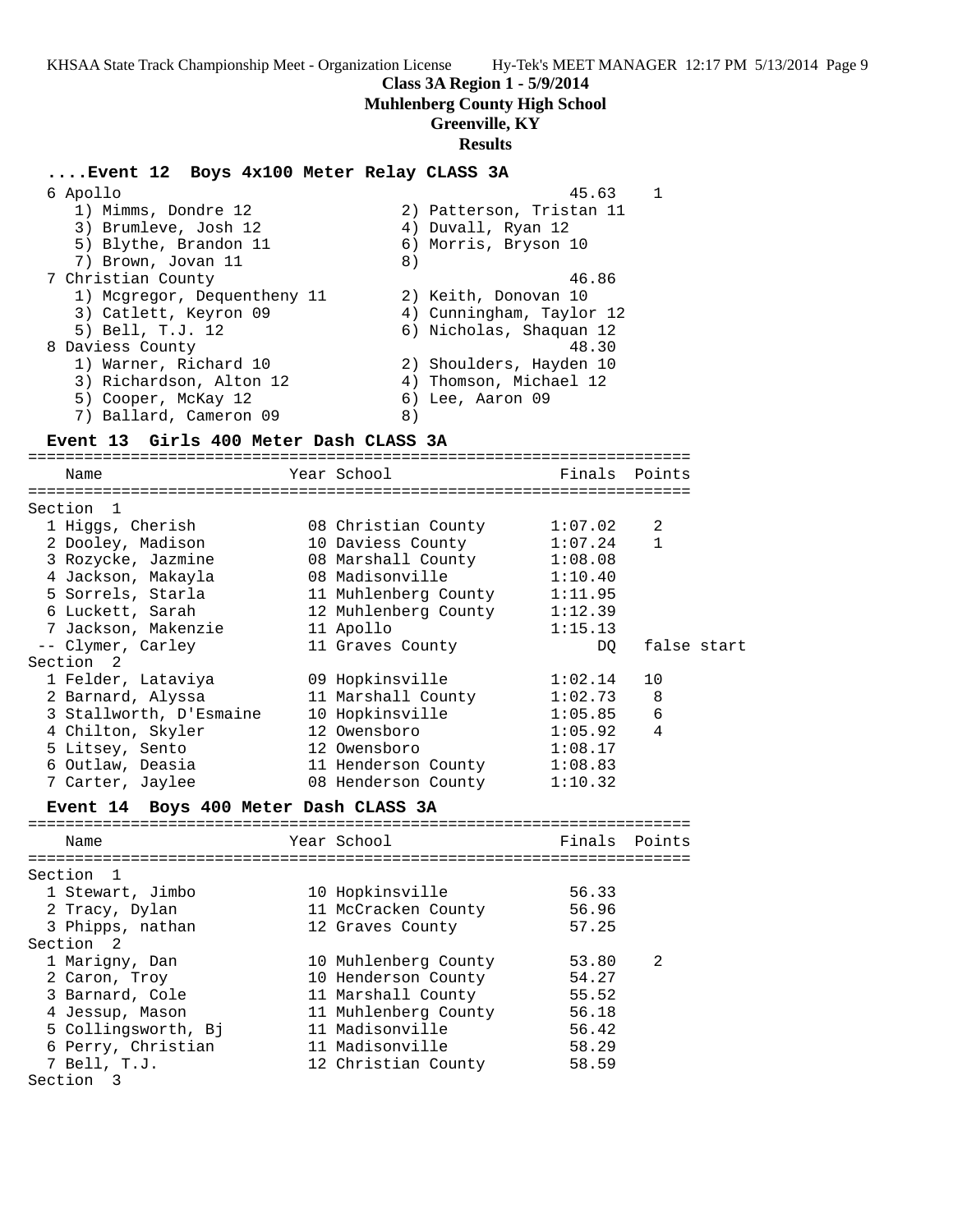# **Class 3A Region 1 - 5/9/2014**

**Muhlenberg County High School**

# **Greenville, KY**

**Results**

| Event 14 Boys 400 Meter Dash CLASS 3A     |                      |         |             |
|-------------------------------------------|----------------------|---------|-------------|
| 1 Mimms, Dondre                           | 12 Apollo            | 50.32   | 10          |
| 2 Livingston, Martin                      | 12 McCracken County  | 50.99   | 8           |
| 3 Douglas, Bradley                        | 12 Daviess County    | 51.79   | 6           |
| 4 Cunningham, Taylor                      | 12 Christian County  | 53.66   | 4           |
| 5 Solomon, Nathan                         | 11 Marshall County   | 53.86   | 1           |
| 6 Morris, Bryson                          | 10 Apollo            | 54.08   |             |
| 7 Frederick, Logan                        | 11 Henderson County  | 54.25   |             |
| 8 Johnson, Keith                          | 10 Hopkinsville      | 1:02.42 |             |
| Event 15 Girls 300 Meter Hurdles CLASS 3A |                      |         |             |
| Name                                      | Year School          | Finals  | Points      |
|                                           |                      |         |             |
| Section 1                                 |                      |         |             |
| 1 Plunkett, kaylee                        | 10 Madisonville      | 55.66   |             |
| 2 Martin, Trisha                          | 11 Marshall County   | 55.96   |             |
| 3 Holland, Jessica                        | 12 Daviess County    | 57.09   |             |
| 4 Vincent, Kali                           | 12 Muhlenberg County | 57.96   |             |
| 5 Neal, Bethany                           | 09 Apollo            | 59.19   |             |
| 6 Alvey, Briana                           | 09 Daviess County    | 1:00.90 |             |
| Section 2                                 |                      |         |             |
| 1 Hampton, Taylor                         | 12 Madisonville      | 49.20   | 10          |
| 2 Gordon, Elizabeth                       | 12 Owensboro         | 49.75   | 8           |
| 3 Russell, Stephanie                      | 11 Marshall County   | 50.08   | 6           |
| 4 O'Hara, Avery                           | 08 Hopkinsville      | 50.16   | 4           |
| 5 Croney, Susie                           | 12 Christian County  | 52.00   | 2           |
| 6 Wilson, Natoria                         | 11 Christian County  | 52.40   | $\mathbf 1$ |
| 7 Kelley, Gabriela                        | 09 Owensboro         | 53.23   |             |
| 8 Greene, Emily                           | 11 McCracken County  | 53.34   |             |
| Event 16 Boys 300 Meter Hurdles CLASS 3A  |                      |         |             |
| Name                                      | Year School          | Finals  | Points      |
|                                           |                      |         |             |
| Section 1                                 |                      |         |             |
| 1 Duvall, Ryan                            | 12 Apollo            | 43.01   | 10          |
| 2 Gonzalez, Eric                          | 09 McCracken County  | 49.06   |             |
| 3 Davis, Tristen                          | 11 Muhlenberg County | 51.32   |             |
| 4 Powell, Dakota                          | 11 Muhlenberg County | 53.07   |             |
| Section 2                                 |                      |         |             |
| 1 Zamora, Kevin                           | 12 Henderson County  | 43.66   | 8           |
| 2 Patterson, Tristan                      | 11 Apollo            | 43.74   | 6           |
| 3 Adams, Ben                              | 12 Madisonville      | 44.96   | 4           |
| 4 Mann, Malik                             | 11 Madisonville      | 45.71   | 2           |
| 5 Miller, Tra-von                         | 10 Hopkinsville      | 45.96   | $\mathbf 1$ |
| 6 Bowerman, Kensley                       | 09 Marshall County   | 47.80   |             |
| 7 O'Bryan, Garrett                        | 09 Owensboro         | 47.87   |             |
| 8 Ballard, Cameron                        | 09 Daviess County    | 48.61   |             |
|                                           |                      |         |             |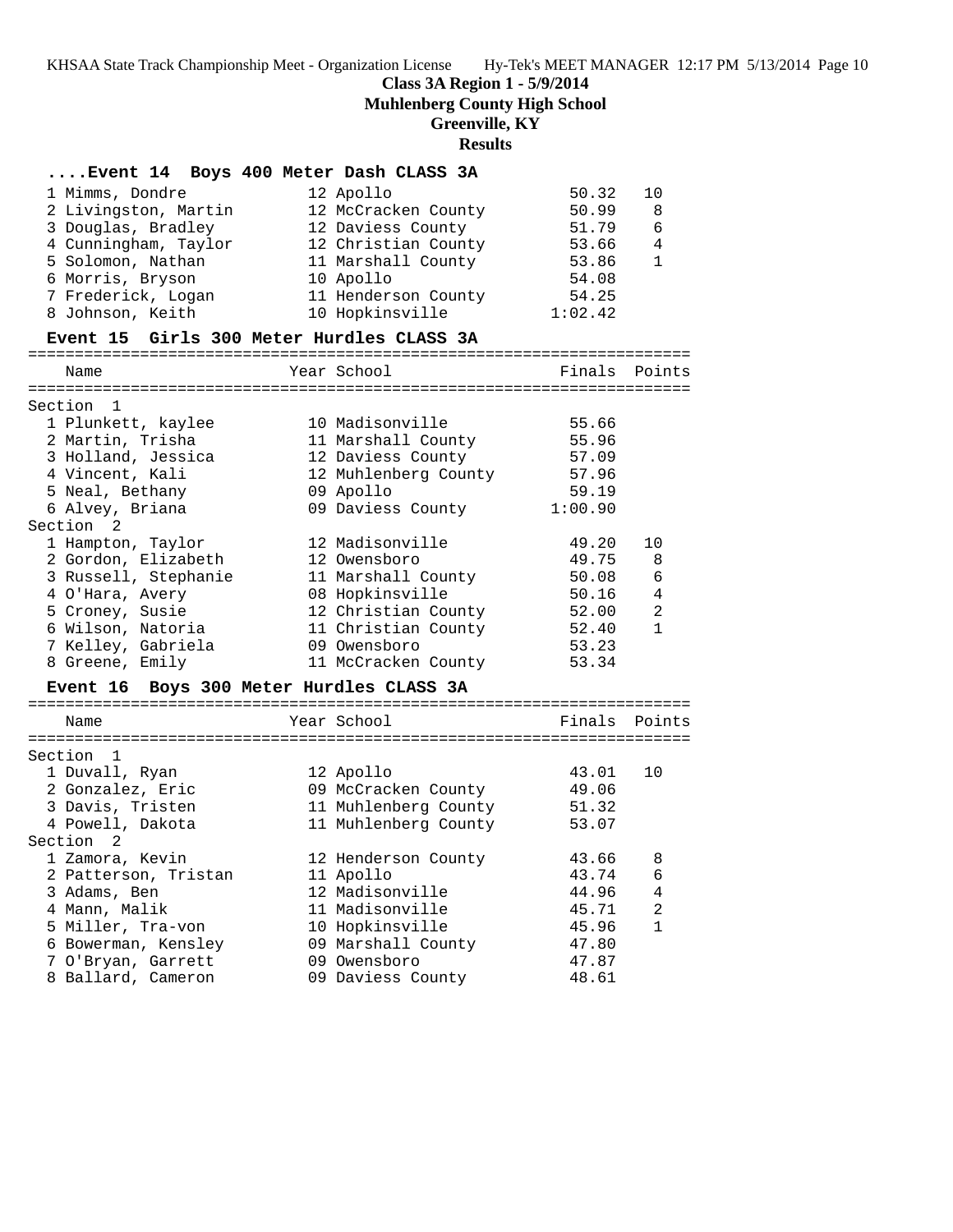**Muhlenberg County High School**

# **Greenville, KY**

**Results**

**Event 17 Girls 800 Meter Run CLASS 3A**

| Name                                   | Year School          | Finals  | Points       |
|----------------------------------------|----------------------|---------|--------------|
|                                        |                      |         |              |
| Section<br>1                           |                      |         |              |
| 1 Burns, Leslie                        | 11 Apollo            | 2:26.53 | 10           |
| 2 Merkel, Brooke                       | 10 Daviess County    | 2:27.54 | 8            |
| 3 Wilson, Olivia                       | 09 Daviess County    | 2:29.72 | 6            |
| 4 Ross, Melissa                        | 11 Marshall County   | 2:30.00 | 4            |
| 5 Girten, Alex                         | 11 Owensboro         | 2:31.17 | 2            |
| 6 Grogan, Sophie                       | 08 McCracken County  | 2:36.58 | $\mathbf{1}$ |
| 7 Easton, Meghan                       | 08 Hopkinsville      | 2:40.19 |              |
| 8 Felder, Lataviya                     | 09 Hopkinsville      | 2:41.41 |              |
| 9 Mcgregory, Ke Ke                     | 09 Christian County  | 2:41.43 |              |
| 10 Long, Alana                         | 11 Owensboro         | 2:44.51 |              |
| 11 Lundi, Soraya                       | 10 Henderson County  | 2:48.00 |              |
| 12 Ford, Jade                          | 10 Marshall County   | 2:48.42 |              |
| 13 Lamb, Hannah                        | 10 Graves County     | 2:48.95 |              |
| 14 Teems, Lisa                         | 10 Graves County     | 2:49.72 |              |
| 15 Obryan, Holly                       | 09 Apollo            | 2:53.19 |              |
| 16 Mccullough, Chayla                  | 10 Christian County  | 2:54.31 |              |
| 17 Keith, Bailey                       | 11 Henderson County  | 3:02.80 |              |
| Event 18 Boys 800 Meter Run CLASS 3A   |                      |         |              |
|                                        |                      |         |              |
| Name                                   | Year School          | Finals  | Points       |
|                                        |                      |         |              |
| 1 Tyler, Mazden                        | 10 Apollo            | 2:11.37 |              |
| 2 Rauch, Jack                          | 08 Henderson County  | 2:17.94 |              |
| 3 Walton, Dylan                        | 12 Muhlenberg County | 2:19.53 |              |
| 4 Connell, Dylan                       | 09 Henderson County  | 2:22.22 |              |
| 5 Duncan, Jamie                        | 11 Madisonville      | 2:32.37 |              |
| Section <sub>2</sub>                   |                      |         |              |
| 1 Cecil, James                         | 12 Daviess County    | 2:03.46 | 10           |
| 2 Carnine, Jacob                       | 11 Marshall County   | 2:04.91 | 8            |
| 3 Blankenship, Robert                  | 11 Marshall County   | 2:06.14 | 6            |
| 4 Capps, Benjamin                      | 10 Daviess County    | 2:07.96 | 4            |
| 5 Sells, Kenneth                       | 11 Christian County  | 2:08.76 | 2            |
| 6 Macias, Marcos                       | 10 Graves County     | 2:10.14 | $\mathbf{1}$ |
| 7 Bowlds, Logan                        | 10 Apollo            | 2:12.40 |              |
| 8 Della Libera, Andrea                 | 12 Muhlenberg County | 2:12.87 |              |
| 9 Fitzgerald, Keaton                   | 11 Owensboro         | 2:13.80 |              |
| 10 Wilcox, Quyn                        | 11 Christian County  | 2:15.78 |              |
| 11 Sanders, Hayden                     | 12 Madisonville      | 2:16.67 |              |
| 12 Latham, Jeremy                      | 10 McCracken County  | 2:17.08 |              |
| 13 Stewart, Jimbo                      | 10 Hopkinsville      | 2:21.57 |              |
| 14 Douglas, Charles                    | 12 Hopkinsville      | 2:23.57 |              |
|                                        |                      |         |              |
| Event 19 Girls 200 Meter Dash CLASS 3A |                      |         |              |
| Name                                   | Year School          | Finals  | Points       |
|                                        |                      |         |              |
| Section 1                              |                      |         |              |
| 1 Mckenzie, Vanity                     | 12 Apollo            | 31.01   |              |
| 2 Mikes, Mady                          | 12 Daviess County    | 31.37   |              |
| Section 2                              |                      |         |              |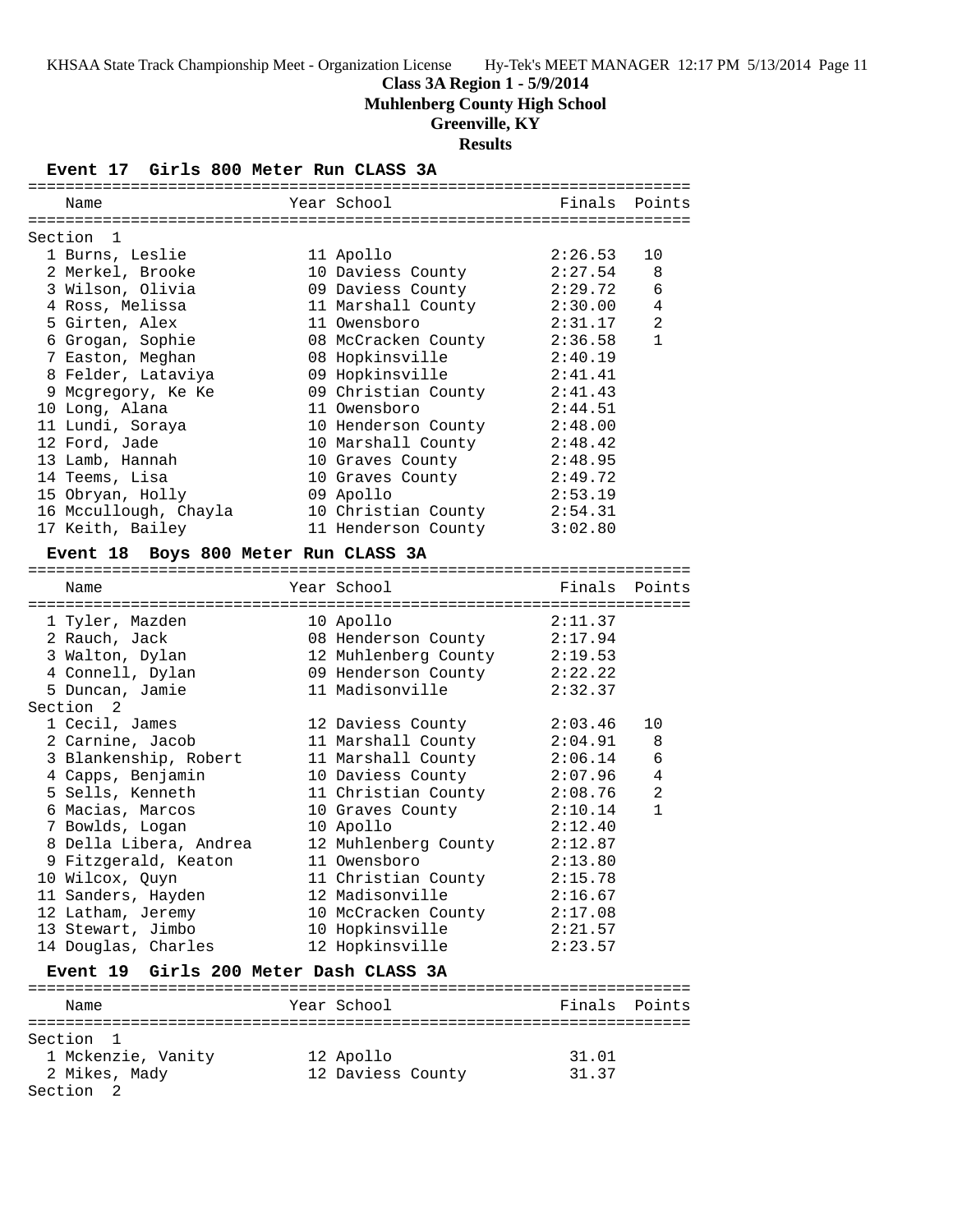#### **Class 3A Region 1 - 5/9/2014**

**Muhlenberg County High School**

#### **Greenville, KY**

**Results**

| Event 19 Girls 200 Meter Dash CLASS 3A |                      |       |                |
|----------------------------------------|----------------------|-------|----------------|
| 1 Hall, Jada                           | 09 Apollo            | 28.44 |                |
| 2 White, Destiny                       | 12 Graves County     | 28.77 |                |
| 3 Wood, Jennifer                       | 08 McCracken County  | 29.11 |                |
| 4 Vincent, Sarah                       | 12 Muhlenberg County | 29.34 |                |
| 5 Clymer, Carley                       | 11 Graves County     | 29.46 |                |
| 6 Tramill, Kalabra                     | 09 Henderson County  | 29.48 |                |
| 7 Banks, Jada                          | 09 Christian County  | 29.99 |                |
| 8 Fugua, Alli                          | 12 Marshall County   | 30.29 |                |
| Section 3                              |                      |       |                |
| 1 Outlaw, Deasia                       | 11 Henderson County  | 25.21 | 10             |
| 2 McSwain, Jakayla                     | 08 Hopkinsville      | 26.46 | 8              |
| 3 Golden, Tasha                        | 11 Owensboro         | 27.14 | 6              |
| 4 Lewis, Shadereka                     | 10 Hopkinsville      | 27.46 | $\overline{4}$ |
| 5 Taylor, Maliyah                      | 07 Owensboro         | 27.63 | 2              |
| 6 Knight, Gemma                        | 10 McCracken County  | 27.73 | $\mathbf{1}$   |
| 7 Kelley, Kara                         | 11 Marshall County   | 27.98 |                |

#### **Event 20 Boys 200 Meter Dash CLASS 3A**

======================================================================= Name Tear School Tear School Finals Points ======================================================================= Section 1 1 Avent, Miles 11 Graves County 24.52 2 Bostic, Christopher 12 Henderson County 24.82 Section 2 1 Clay, Moe 12 Muhlenberg County 23.24 2 2 Hatcher, Nikholas 11 Hopkinsville 23.28 1 3 Tyler, Jordan 11 Graves County 23.57 4 Catlett, Keyron 09 Christian County 24.13 5 Caron, Troy 10 Henderson County 24.36 6 Mcgregor, Dequentheny 11 Christian County 24.39 7 Hamlet, Tieler 10 Marshall County 26.79 Section 3 1 Mimms, Dondre 12 Apollo 21.77 10 2 Mason, Jaylen 12 Madisonville 22.70 8 3 Mason, Anthony 12 Muhlenberg County 22.80 6 4 Solomon, Nathan 11 Marshall County 22.92 4 5 Jones, Rasheed 11 McCracken County 23.33 6 Gray, Alex 12 Madisonville 24.02 7 Johnson, Keith 10 Hopkinsville 27.49 8 Livingston, Martin 12 McCracken County 34.49 **Event 21 Girls 3200 Meter Run CLASS 3A** ======================================================================= Name The School Team School (Finals Points ======================================================================= Section 1 1 O'Bryan, Whitney 12 Daviess County 11:22.07 10 2 Boling, Kelly 12 Daviess County 12:14.05 8

| Z BOITHG' VETTA     | TY DAVIESS COMILY   | 14.14.VD | 0            |
|---------------------|---------------------|----------|--------------|
| 3 Zimmerman, Ashley | 09 McCracken County | 12:48.01 | 6            |
| 4 Keeley, Rachel    | 12 Owensboro        | 12:54.29 | 4            |
| 5 Wallace, Erika    | 09 Madisonville     | 13:08.74 | 2            |
| 6 Easton, Meghan    | 08 Hopkinsville     | 13:45.18 | $\mathbf{1}$ |
| 7 Dolbee, Spring    | 07 Marshall County  | 13:46.56 |              |
|                     |                     |          |              |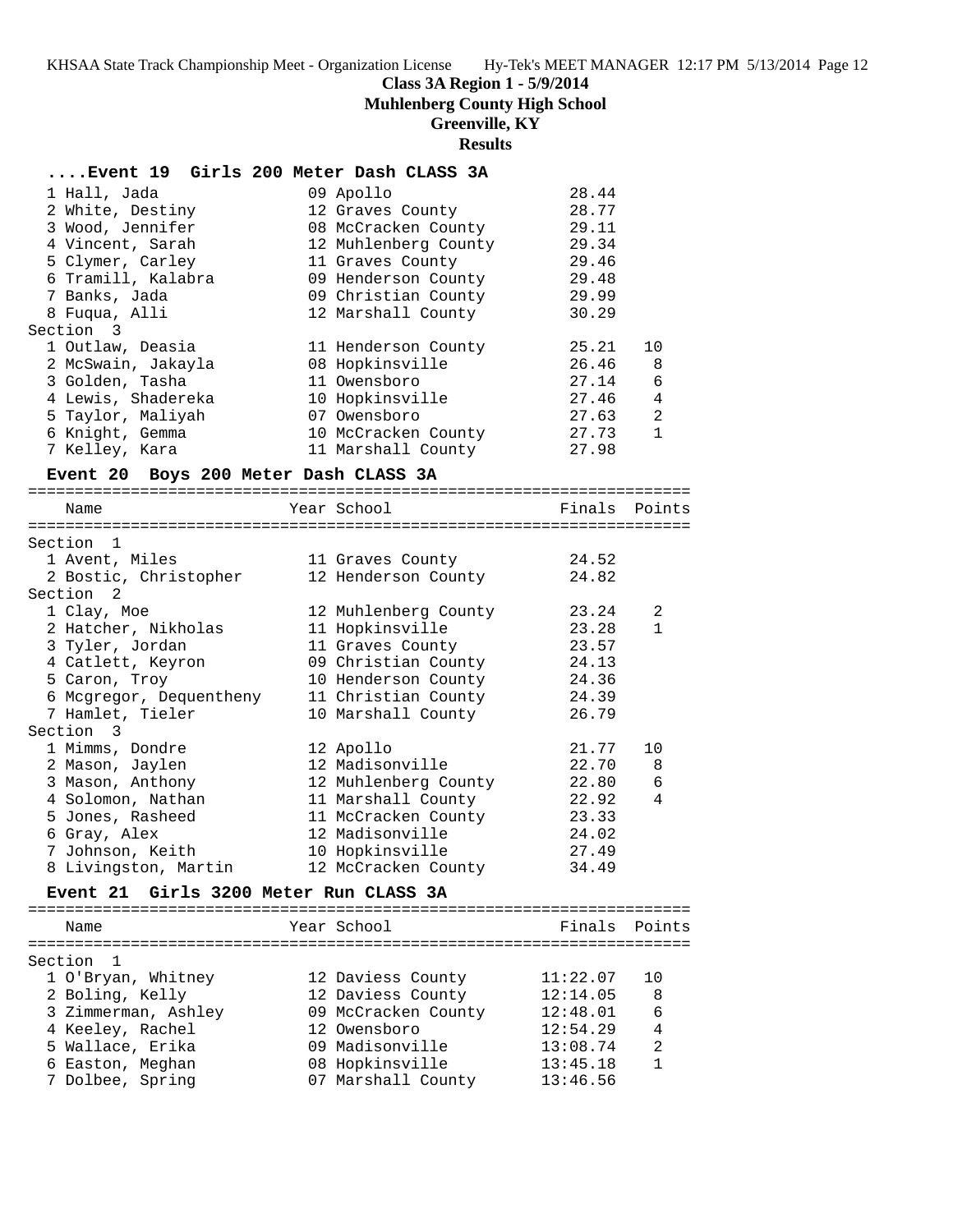## **Class 3A Region 1 - 5/9/2014**

**Muhlenberg County High School**

# **Greenville, KY**

## **Results**

## **....Event 21 Girls 3200 Meter Run CLASS 3A**

| 8 Cannon, Megan            | 09 Owensboro        | 13:54.83 |
|----------------------------|---------------------|----------|
| 9 Grubbs, Jasmine          | 07 Hopkinsville     | 14:36.63 |
| 10 Lundi, Soraya           | 10 Henderson County | 14:55.08 |
| 11 Schutt, Valerie         | 10 Marshall County  | 15:28.26 |
| 12 Rose-Havens, Daryan     | 11 Christian County | 16:01.73 |
| 13 Stagner, Samantha Grace | 10 Christian County | 17:20.94 |

## **Event 22 Boys 3200 Meter Run CLASS 3A**

=======================================================================

| Name                                                                                                                                                                                                                                                                                                                                                                                         | Year School                                                                                                                                                                                                                                                                                                                                                            | Finals                                                                                                                                                                                                              | Points                                                           |
|----------------------------------------------------------------------------------------------------------------------------------------------------------------------------------------------------------------------------------------------------------------------------------------------------------------------------------------------------------------------------------------------|------------------------------------------------------------------------------------------------------------------------------------------------------------------------------------------------------------------------------------------------------------------------------------------------------------------------------------------------------------------------|---------------------------------------------------------------------------------------------------------------------------------------------------------------------------------------------------------------------|------------------------------------------------------------------|
| 1 Southard, Daniel<br>2 Durbin, Tristan<br>3 Hurd, Logan<br>4 Boone, Seth<br>5 Dobbs, Tyler<br>6 Grogan, Josh<br>7 Eleazer, Jerrod<br>8 Schell, Alex<br>9 Campbell, Atlee<br>10 Wilson, Ethan<br>11 Robinson, Bart<br>12 Robinson, Kyle<br>13 Seaton, Josh<br>14 Resser, Jackson<br>15 Glenn, Ethan<br>16 Moore, Zach<br>17 Leek, Justin<br>18 Easton, Tyler                                 | 12 Daviess County<br>12 Apollo<br>12 Christian County<br>10 Apollo<br>10 Daviess County<br>09 McCracken County<br>08 Christian County<br>09 Madisonville<br>11 Muhlenberg County<br>11 Henderson County<br>09 Madisonville<br>11 Henderson County<br>11 Owensboro<br>10 McCracken County<br>12 Owensboro<br>10 Muhlenberg County<br>09 Hopkinsville<br>10 Hopkinsville | 9:49.28<br>10:05.93<br>10:17.88<br>10:21.79<br>10:21.85<br>10:31.37<br>10:43.77<br>10:46.04<br>11:19.46<br>11:30.70<br>11:32.57<br>11:43.05<br>11:54.11<br>11:54.38<br>12:18.74<br>12:57.15<br>13:06.15<br>14:22.80 | 10<br>8<br>6<br>$\overline{4}$<br>$\overline{2}$<br>$\mathbf{1}$ |
| Event 23 Girls 4x400 Meter Relay CLASS 3A                                                                                                                                                                                                                                                                                                                                                    |                                                                                                                                                                                                                                                                                                                                                                        |                                                                                                                                                                                                                     |                                                                  |
| School                                                                                                                                                                                                                                                                                                                                                                                       |                                                                                                                                                                                                                                                                                                                                                                        | Finals                                                                                                                                                                                                              | Points                                                           |
| 1 McCracken County<br>1) Spadafino, Jocelyn 09<br>3) Perry, Emily 10<br>5) Wood, Jennifer 08<br>7) Greene, Emily 11<br>2 Muhlenberg County<br>1) Sorrels, Starla 11<br>3) Vincent, Kali 12<br>5) Rector, Destiny 12<br>Section <sub>2</sub><br>1 Hopkinsville<br>1) Stallworth, D'Esmaine 10<br>3) Felder, Lataviya 09<br>5) Boone, Zequoria 12<br>7) Easton, Meghan 08<br>2 Marshall County | 2) Barnes, Sarah 08<br>4) Tuttle, Kayla 10<br>6) Grogan, Sophie 08<br>8) Suitor, Kaylyn 09<br>2) Luckett, Sarah 12<br>4) Vincent, Sarah 12<br>6) Beliles, Rachel 12<br>2) O'Hara, Avery 08<br>4) McSwain, Jakayla 08<br>6) Lewis, Shadereka 10<br>8)                                                                                                                   | 4:51.06<br>5:03.70<br>4:12.20<br>4:17.18                                                                                                                                                                            | 10<br>8                                                          |
| 1) Myers, Lexie 11<br>3) Ross, Melissa 11<br>5) Rozycke, Jazmine 08<br>7) Freeman, Gloria 08                                                                                                                                                                                                                                                                                                 | 2) Goff, Sydney 11<br>4) Barnard, Alyssa 11<br>6) Russell, Stephanie 11<br>8) Bare, Taylor 08                                                                                                                                                                                                                                                                          |                                                                                                                                                                                                                     |                                                                  |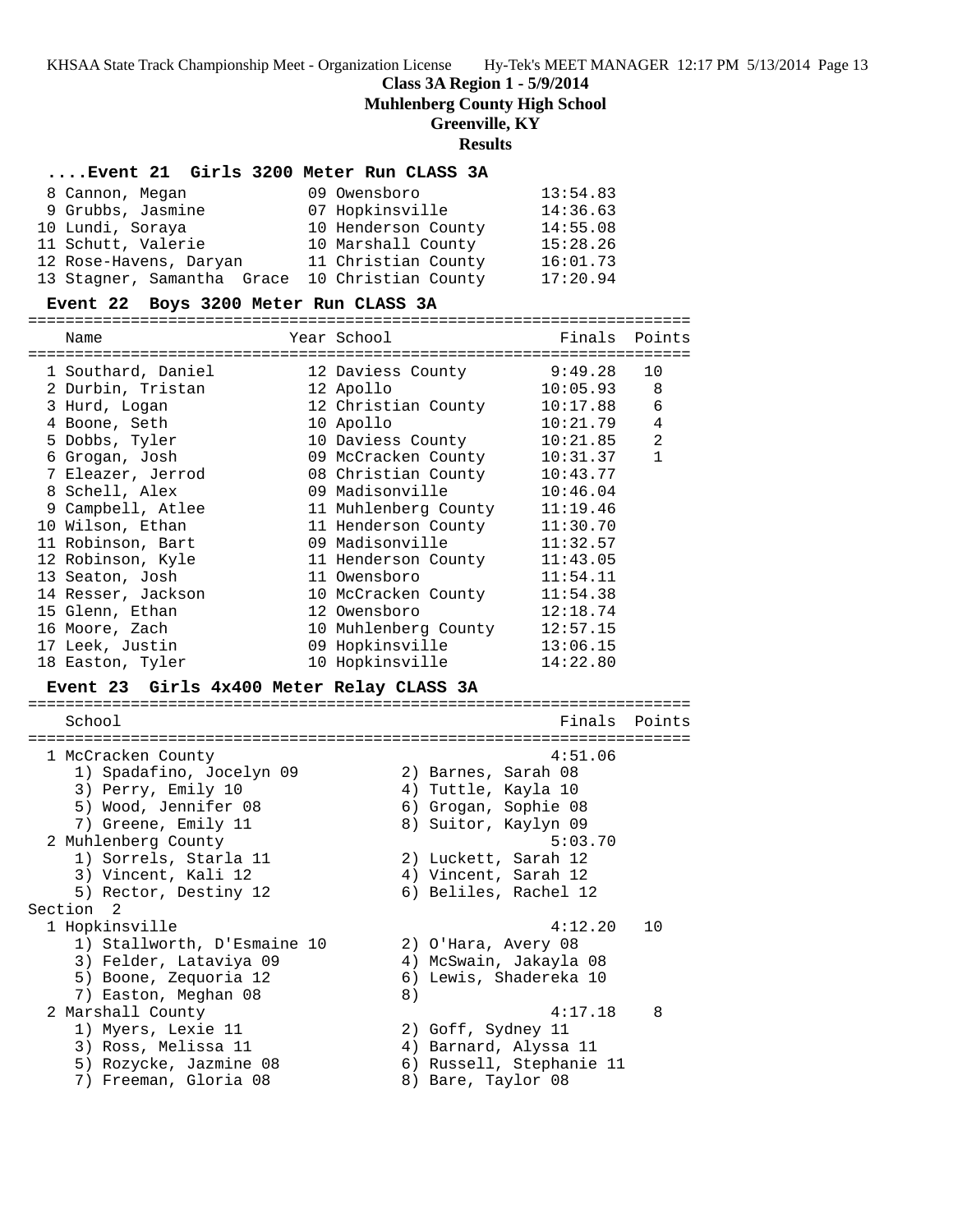## **Muhlenberg County High School**

## **Greenville, KY**

#### **Results**

#### **....Event 23 Girls 4x400 Meter Relay CLASS 3A**

 3 Madisonville North Hopkins 4:27.32 6 1) Nix, Aleah 10 2) Burnes, Latonya 12 3) Hampton, Taylor 12 (4) Wells, Ariel 10 5) Jackson, Makayla 08 6) Prelow, Kambree 12 7) Wallace, Erika 09 8) 4 Owensboro 4:33.13 4 1) Girten, Alex 11 2) Chilton, Skyler 12 3) James, Tiyonna 07 4) Litsey, Sento 12 5) Keeley, Rachel 12 6) Kelley, Gabriela 09 7) Greer, Brionna 07 (8) 5 Daviess County 4:35.20 2 1) Dooley, Madison 10 2) Wilson, Olivia 09 3) Duty, Kate 12 4) O'Bryan, Whitney 12 5) Merkel, Brooke 10 (6) Boling, Kelly 12 7) Mikes, Mady 12 8) Ranburger, Kaylee 10 6 Henderson County 4:39.28 1 1) Outlaw, Deasia 11 2) Carter, Jaylee 08 3) Elliott, Allyson 10 4) Taylor, Courtney 09 5) Davis, Kirah 09 6) Tramill, Kalabra 09 7) Lundi, Soraya 10 8) Langley, Kayci 10 7 Christian County 4:39.67 1) Mcgregory, Ke Ke 09 2) Higgs, Cherish 08 3) Aultman, I'Ona 08 (4) Croney, Susie 12 5) Mccullough, Chayla 10 6) 8 Apollo 4:44.12 1) Mckenzie, Vanity 12 2) Jackson, Makenzie 11 3) Emanuel, Jaya 09 (4) Horn, Chandra 09 5) Burns, Leslie 11 (6) Hall, Jada 09 7) Canary, Kristina 10 8) Obryan, Holly 09 **Event 24 Boys 4x400 Meter Relay CLASS 3A** ======================================================================= School **Finals** Points ======================================================================= Section 1 1 Muhlenberg County 3:50.50 1) Marigny, Dan 10 2) Walton, Dylan 12 3) Mason, Anthony 12 (4) Jessup, Mason 11 5) Geary, Chase 12 6) Moore, Zach 10 7) Della Libera, Andrea 12 8) Hancock, Jordan 10 2 Graves County 3:54.58 1) Ramirez, Alex 11 2) Vowell, Schuylar 12 3) McCombs, Evan 12 (4) Phipps, nathan 12 5) Avent, Miles 11 6) Tyler, Jordan 11 3 McCracken County 3:59.54 1) Tracy, Dylan 11 2) Gonzalez, Eric 09 3) Posey, Gavin 10  $\hskip1cm \hskip1cm 4$ ) Moss, McKenzie 08 5) Hall, Rady 09 6) Moore, Zack 11 7) Jones, Rasheed 11 8) Livingston, Martin 12 Section 2 1 Daviess County 3:37.14 10 1) Douglas, Bradley 12 2) Cecil, James 12 3) Capps, Benjamin 10  $\hphantom{\text{2.65}$  4) Willett, Brent 12

5) Shoulders, Hayden 10 6) Richardson, Alton 12